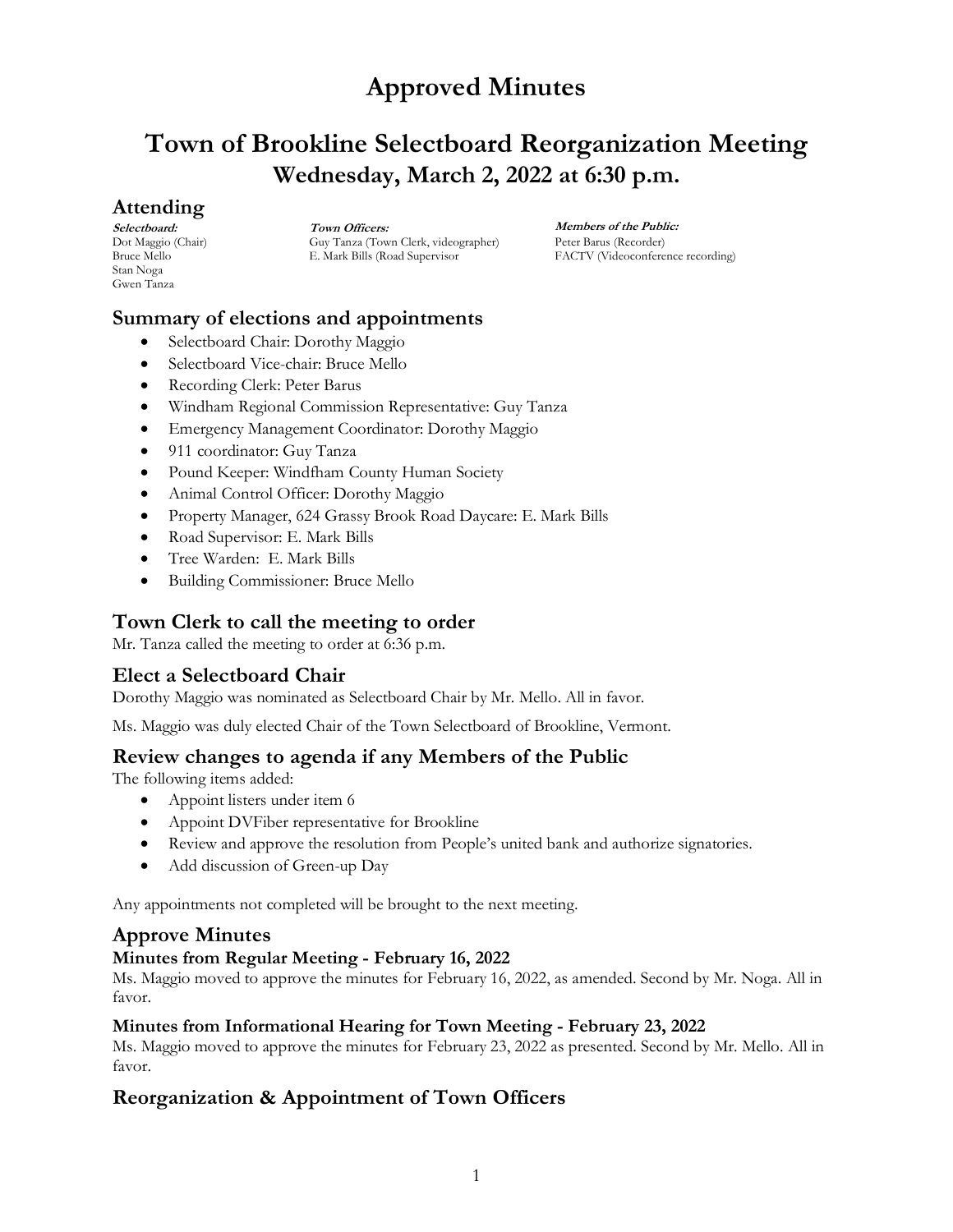# **Town of Brookline Selectboard Reorganization Meeting Wednesday, March 2, 2022 at 6:30 p.m.**

### **Elect Vice-chair of the Selectboard**

The Chair opened the floor for nominations.

Ms. Tanza nominated Mr. Mello as Selectboard Vice-chair

Mr. Mello nominated Ms. Tanza. Ms. Tanza declined the nomination.

On Mr. Mello's nomination, all in favor.

Mr. Mello was duly elected Vice-chair of the Selectboard.

#### **Appoint Recording Clerk of the Selectboard**

Mr. Noga nominated Mr. Barus as Recording Clerk. All in favor.

#### **C. Appoint Road Commissioner**

Ms. Maggio nominated Mr. Clark as Road Commissioner. Mr. Clark was not present. Appointment tabled pending acceptance of the nomination.

#### **D. Appoint representative(s) to the Windham Regional Commission**

Ms. Maggio nominated Mr. Tanza as representative to the WRC. All in favor.

#### **E. Appoint Emergency Management Coordinator**

Mr. Mello nominated Ms. Maggio as Emergency Management Coordinator. All in favor.

#### **F. Appoint 911 coordinator**

Ms. Maggio nominated Mr. Tanza as 911 Coordinator. All in favor

#### **G. Appoint Pound Keeper**

Ms. Tanza nominated the Winham County Human Society as the Pound Keeper.

Tabled pending research (contract or appointment?) for review March 16.

#### **H. Appoint Animal Control Officer**

Ms. Tanza nominated Ms. Maggio as Animal Control Officer. All in favor.

#### **Appoint representative to the Windham Solid Waste Mgmt. District**

Ms. Maggio nominated Mr. Towler as representative to the Windham Solid Waste Management District.

Tabled pending acceptance.

#### **J. Appoint representative to RESCUE Inc.**

Ms. Maggio nominated Ms. Daigneault as Rescue, Inc., representative.

Tabled pending acceptance

#### **K. Appoint Property Manager for 624 Grassy Brook Road Daycare**

Ms. Maggio nominated Mr. Bills. All in favor.

#### **L. Appoint Road Supervisor**

Ms. Maggio nominated Mr. Bills as Road Supervisor. All in favor.

#### **M. Appoint Tree Warden**

Ms. Maggio nominated Mr. Bills as Tree Warden. All in favor.

#### **N. Appoint Building Commissioner**

Ms. Maggio nominated Mr. Mello as Building Commissioner. Passed with Mr. Mello abstaining.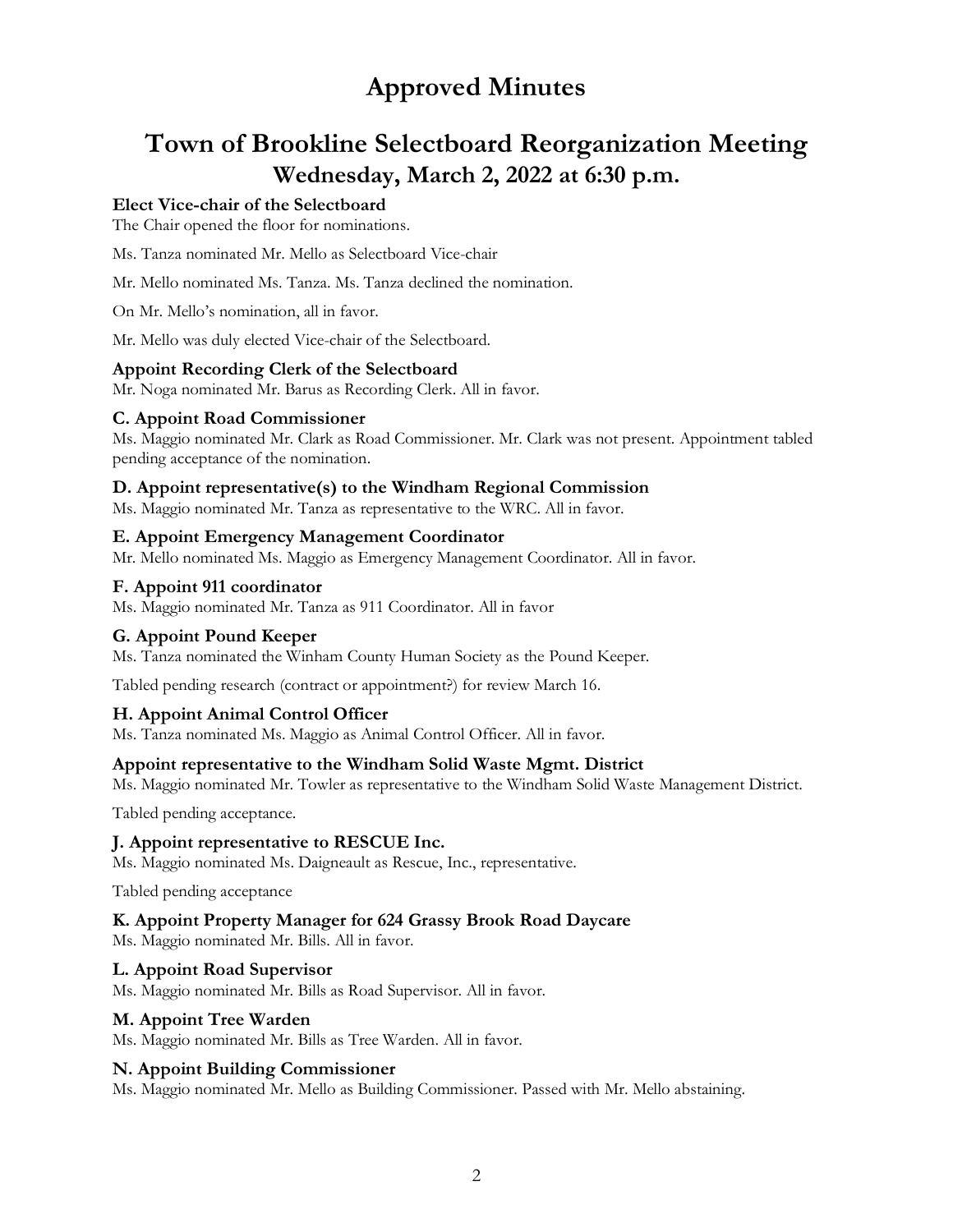# **Town of Brookline Selectboard Reorganization Meeting Wednesday, March 2, 2022 at 6:30 p.m.**

### **O. Appoint member(s) to the Brookline Planning Commission**

Tabled pending confirmation from candidates.

### **P. Appoint members to the Brookline Meeting House Committee**

Ms. Maggio nominated, to the Brookline Meeting House Committee, Lee Anne Parker, Dan Towler, Kerry Bourne, Dorothy Maggio, E. Mark Bills. All in favor.

### **Q. Appoint members to the Round Schoolhouse Committee**

It was noted that the name had been "Brookline Historical Society," changed this year.

Ms. Maggio nominated Cynthia Nau, Dorothy Maggio, and Kerry Bourne, to the Round Schoolhouse Committee. All in favor.

### **R. Appoint Highway and Sand/Salt Shed Grant Manager**

Ms. Maggio nominated Mr. Noga as grant manager for the Highway and Sand/Salt Shed project. All in favor.

### **S . Set time and place for Selectboard meetings**

Ms. Maggio moved that meetings be held the first and third Wednesday each month, at the Town Hall, at 6:30 p.m. All in favor.

### **T. Establish official locations & newspaper for posting meetings/hearings**

Ms. Maggio moved as official posting sites, the bulletin board at grassy brook and Whitney hill roads, Town Hall, the triangle at. Grassy Brook and Hill Roads, and the Brattleboro *Reformer.* All in favor.

## **Review Policies**

### **Conflict of Interest Policy**

Ms. Maggio noted that the document had not been changed.

Ms. Maggio moved to accept the Conflict of Interest Policy as presented. All in favor.

The policy document was signed by each member.

### **Rules of Procedure**

Ms. Maggio moved to accept the Rules of Procedure Policy as presented. All in favor.

The policy document was signed by each member.

### **Purchase Policy**

Ms. Maggio moved to accept the Purchase Policy as presented. Second by Mr. Mello.

Mr. Noga noted a minor language change to the Policy.

Ms. Maggio amended the motion to read "…as amended." Second by Mr. Noga. All in favor.

On the Amended Motion, all in favor.

The policy document was signed by each member.

### **Other Policies TBD**

It was noted that there were other policies that would not be addressed in this meeting; that all were posted online, and members were encouraged to familiarize themselves with those policies.

## **Peoples's United Bank resolution allowing for signatories**

Ms. Maggio moved that it be resolved, that Guy Tanza is duly authorized and empowered to use the business card for the town of Brookline Selectboard, by the Selectboard Chair. Second by Mr. Mello. All in favor.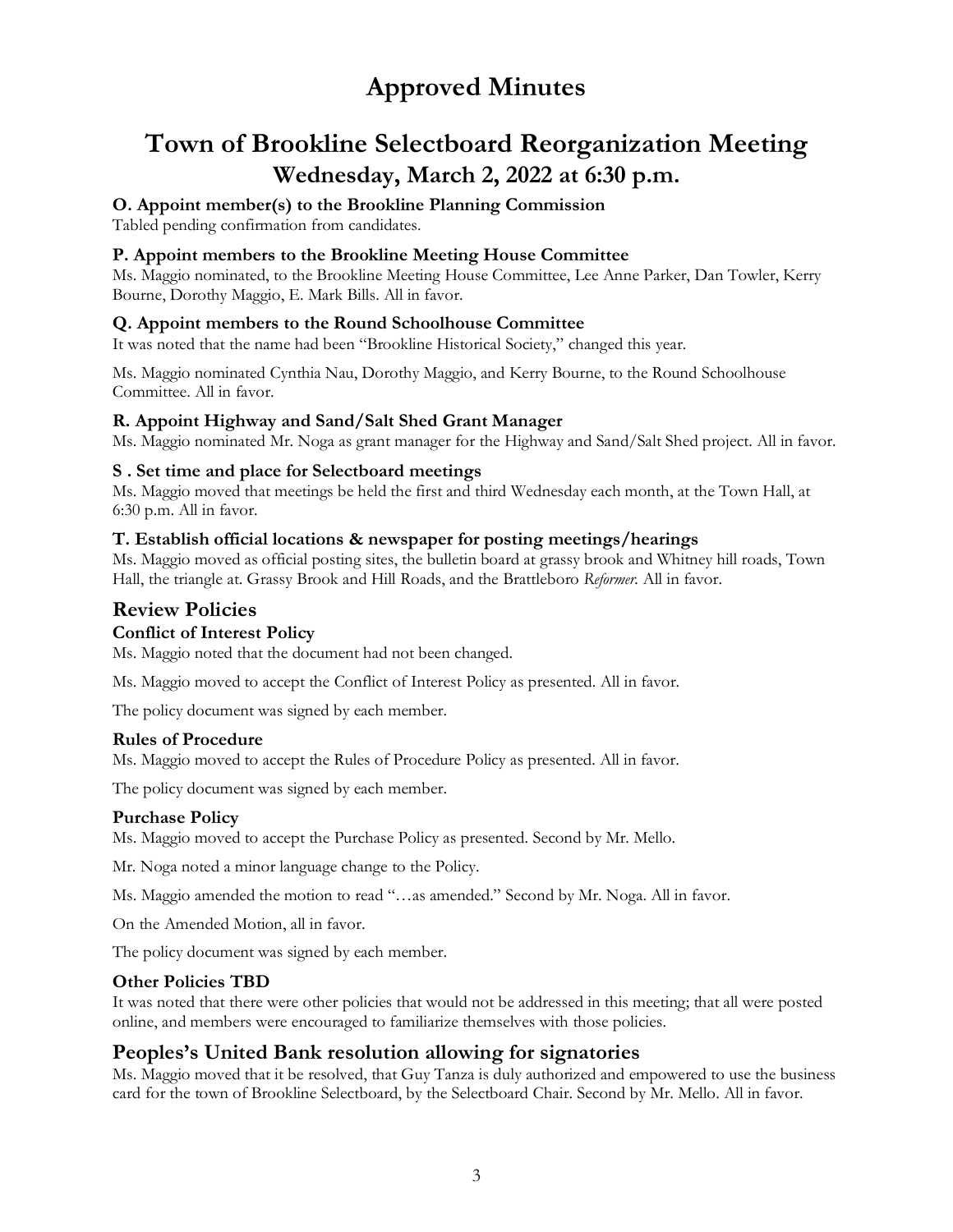# **Town of Brookline Selectboard Reorganization Meeting Wednesday, March 2, 2022 at 6:30 p.m.**

The Chair signed the resolution.

Mr. Noga moved that it be resolved, that Dorothy Maggio be authorized as secondary signatory for the checking account with the People's United Bank. Second by Ms. Tanza. All in favor.

The pertinent documents were signed by the Chair and Vice-Chair.

### **Town Representative to DVFiber**

Ms. Maggio nominated Dan Demaine as representative to DVFiber.

Tabled pending acceptance.

### **Appoint Listers**

Tabled pending acceptance by current office holders.

## **New Business**

### **A. Approve Chair and Vice-Chair Signing Pay Warrants**

Ms. Maggio moved to authorize the Chair and Vice-Chair as signatories for Pay Warrants. Second by Mr. Noga.

Ms. Maggio amended the Motion to "…Chair *or* Vice-Chair…" Second by Mr. Noga. All in favor.

On the amended Motion, all in favor.

### **B. RFP for Painting Church Steeple Bid Date changed to March 16, 2022**

It was noted that the date for opening responses to the RFP was changed from March 2, to March 16, 2022, as notified and duly Warned, as the *Reformer* had not published within the time required.

## **Old Business**

### **A. Sign 3-year Lease Contract with Suzy's Little Peanuts**

Ms. Maggio moved that the lease be signed. Second by Mr. Noga.

Mr. Noga asked whether the lease had been signed without change. Ms. Maggio so confirmed.

All in favor.

### **B. RFP for Repairs to the Brookline Meeting House Steeple - Tabled at last meeting. Review insurance certificate, payment schedule, start date etc... Award bid vote**

There was discussion of whether the insurance certificate would cover the period of the contract; of payment in unforeseen circumstances requiring work beyond the scope of the contract; possible contingencies; possible precedents for future contracts with other vendors.

Ms. Maggio moved to accept the proposal estimated at \$9,420 from Kerry Bourne, to do the steeple repairs as stated, with the understanding that an amendment would be added to the contract stipulating that any change-order must be signed by all parties.

There was discussion of the signing date, and interest on payments. Mr. Mello suggested payment on April 6, anticipating supply-chain delays.

Ms. Maggio withdrew the Motion.

Ms. Maggio moved to table the matter until March 16, 2022, pending a meeting with the vendor about the payment schedule and change order procedure. Second by Mr. Noga.

Mr. Bourne's efforts on behalf of the town to improve the church building were noted with appreciation.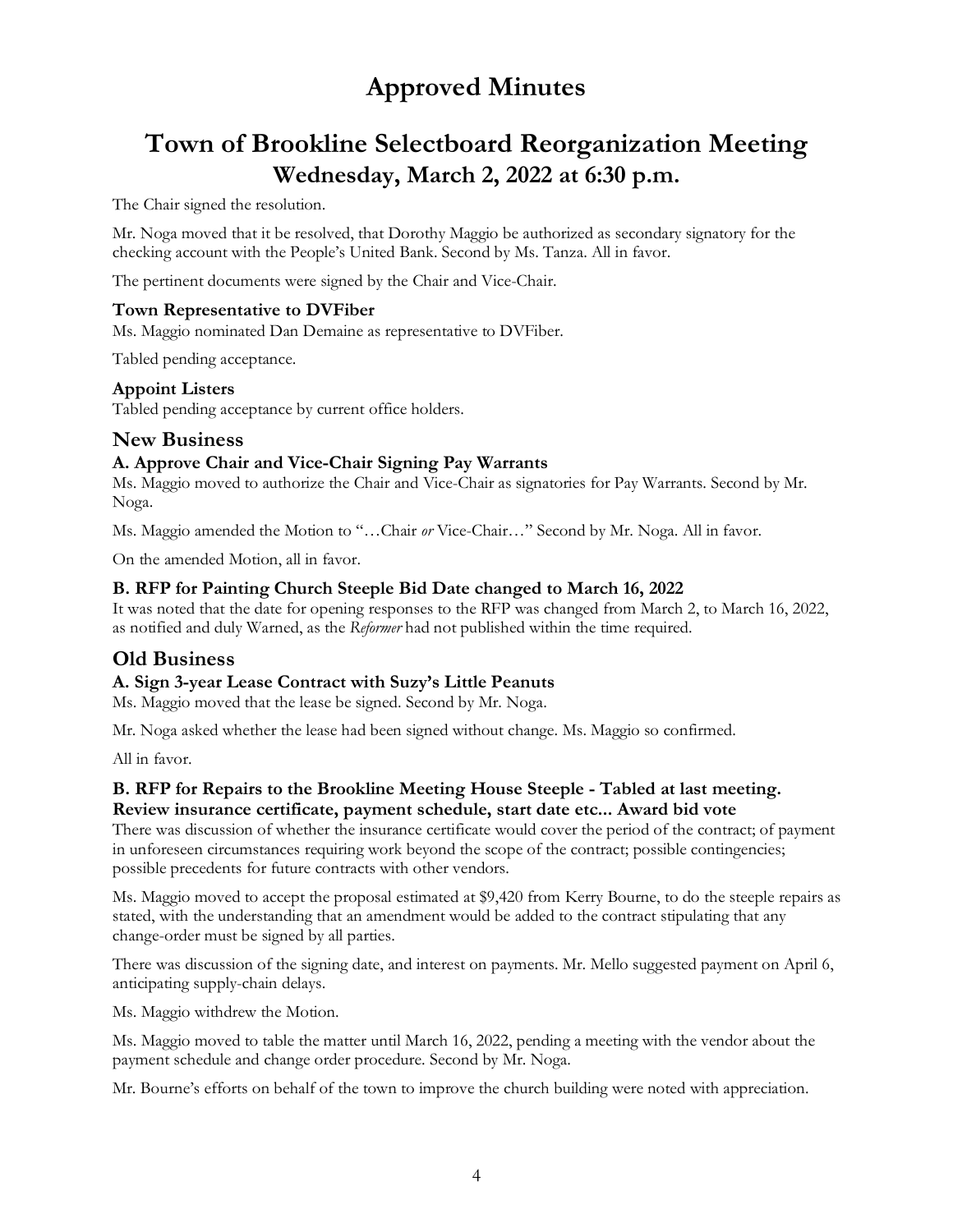# **Town of Brookline Selectboard Reorganization Meeting Wednesday, March 2, 2022 at 6:30 p.m.**

On the Motion, all in favor.

There was discussion of a communication from Momaney with "repairs" written on the outside of the envelope; it was not reviewed, as it was assumed to be a painting bid to be opened on March 16.

Mr. Noga offered to draft language for change-orders.

## **Summary / Update / Reports A. Town Clerk Report**

Mr. Tanza noted twelve years of service as Town Clerk; and reported an election coming up on March 23, and information on the town website, absentee ballots available on request, polls open 9 a.m. to 7 p.m.; thanked the previous election volunteers for a job well done; and expressed hopes for an in-person meeting next year.

### **B. Selectboard Chair Report**

Ms. Maggio reported discussions about preparations for Town Meeting; noted that the Selectboard was short one member, and other positions to be filled by election or appointment; that there were 540 residents of the town, and suggested additional participation would always be welcome, volunteers appreciated; and noted that there were 442 eligible voters.

### **C. Building Commissioner Report**

Mr. Mello discussed a January 7 invoice for \$525 from the septic service for a backup call, camera inspection of the line, blockage found and cleared, and a second camera inspection. Ms. Maggio noted that it was not a septic problem but a toilet clog, and that therefore this bill would be the responsibility of the tenant. There was discussion, and consensus that the tenant, and not the system, had created the problem, and that the bill had been sent to the selectboard in error.

Mr. Mello discussed the need for a plan to deal with the aging boilers, and efforts to arrange for a meeting with Mr. Bills and Mr. Knapp (Cota & Cota); and that work on the heating system was nearly finished.

Mr. Noga asked about efficiency and fuel consumption. Mr. Mello noted that many variables were involved, and that the system was not very efficient. There was discussion; that as the heat was now being regulated more precisely, some improvement could be expected; that reduced cost would benefit the tenant; that this year's problems had likely increased consumption; of boiler replacement and the advantages of having a plan in place while the boilers still appeared to be working; that should the boilers break down, the building would have to be closed; and that funds should be put aside over time for that contingency.

## **D. Highway & Salt/Shed Grant Report**

Mr. Noga discussed three grants and their timelines; that the work by Mr. Bell had been sent to VTRANS, and they had requested five or six forms that needed replacement or correction; that there was no schedule for RFP on the plans submitted; of the unknown status of the grant previously voted on.

There was discussion, that Mr. Bills' suggestion for relocating the shed had been conveyed to Ms. Ghia at WRC, and that a response was not anticipated; that the suggestion had arisen from difficulties accessing stored stone at the location. Mr. Noga discussed two plans for the placement of the building with respect to the grader shed; that one plan seemed to show a different orientation; and discussed snow falling from a roof, obstructing access.

There was discussion; of seasonal budget report requirements; and that Mr. Noga would follow up with Mr. Tanza.

### **E. Any other reports or discussions by Selectboard members**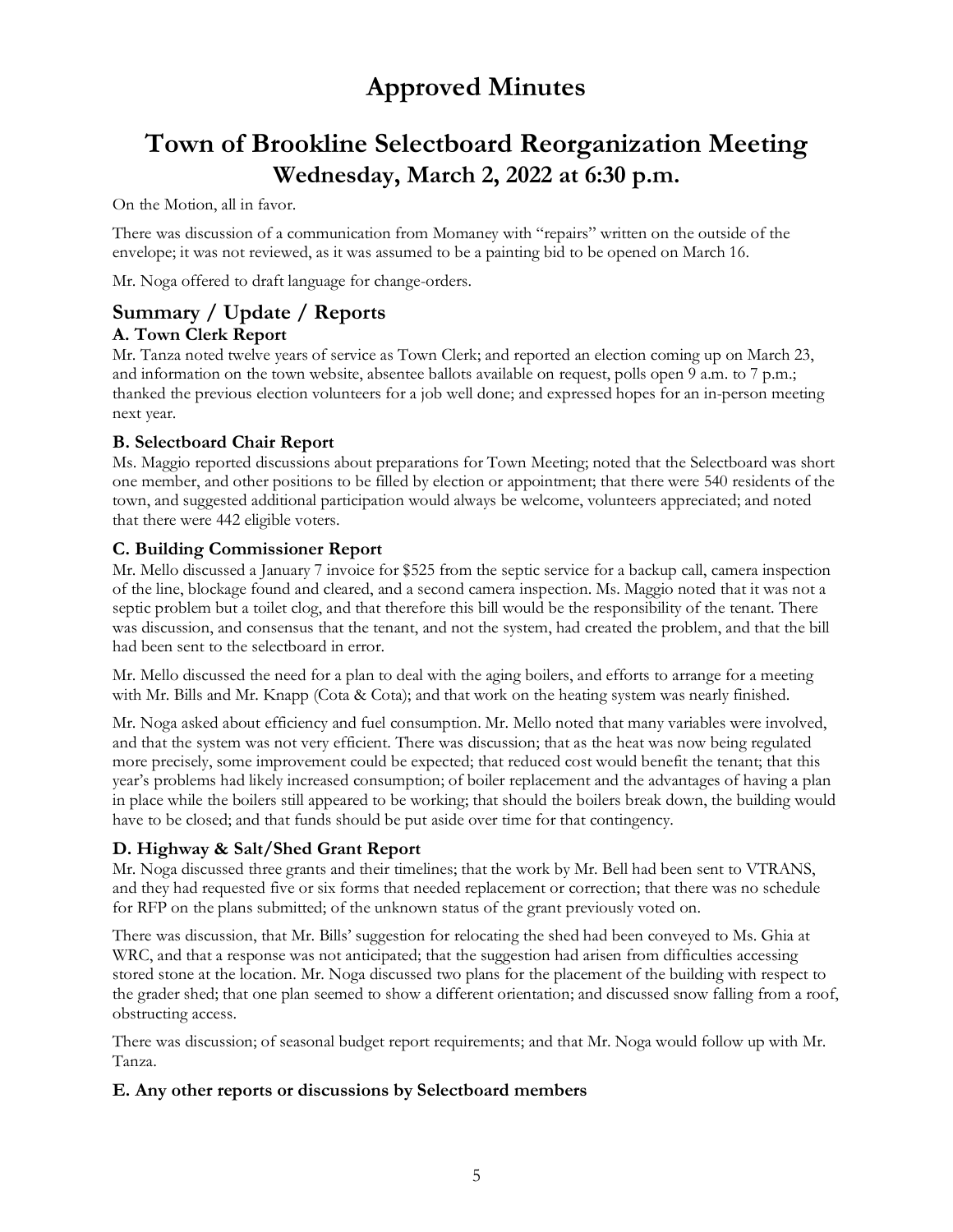# **Town of Brookline Selectboard Reorganization Meeting Wednesday, March 2, 2022 at 6:30 p.m.**

## **F. Road Commissioner Report**

Ms. Maggio suggested meeting with Mr. Clark for purposes of planning, and possibly about relocating the old shed for gravel storage.

### **G. Road Supervisor Report**

Mr. Bills reported on warm weather and wind impacts on the roads, some flooding repaired with an eye on the weather, smoothed ruts just before freezing, and followed by plowing; that salt supplies were low, and a fifth load was ordered from Troy, NY, delivered within hours of a phone call, noting that this was unusually prompt service.

Mr. Bills reported much windfall on the roads cleared up; plowing went well; more spring-like weather expected, anticipating application of more stone to keep the roads passable; notice had been posted, and Mr. Tanza had filed all road-postings with the state; and discussed a grant for a leaf-blower.

Ms. Maggio suggested that FEMA-related paving information should be brought to a meeting with Mr. Clark.

## **Communications**

**A. Regular Mail**

**B. Email**

## **Pay Orders**

### **Payroll**

Ms. Maggio moved to approve Payroll Warrant #22-34, in the amount of \$2,005.75. Second by Mr. Noga. All in favor.

The document was signed.

### **Accounts Payable**

Ms. Maggio moved to approve Accounts Payable Warrant #22-36, dated March 2, 2022, in the amount of \$23,375.15. Second by Mr. Noga.

Mr. Mello asked to see a certain check. Ms. Maggio noted two checks that had been voided, and the accounts reconciled.

On the Motion, all in favor.

The document was signed.

## **Set agenda for the next meeting - Wednesday March 16, 2022**

- RFP for the painting of the Brookline Meeting House Steeple Open all bids discuss vote on awarding bid
- Informational meeting with WRC discussion
- Appointments needing update
- Amended Proposal for steeple repair
- ARPA discussion

## **Special Meeting on Wed March 9 possible Adjournment**

Ms. Maggio moved to Adjourn. Second by Mr. Mello. All in favor.

The meeting was Adjourned at 8:53 p.m.